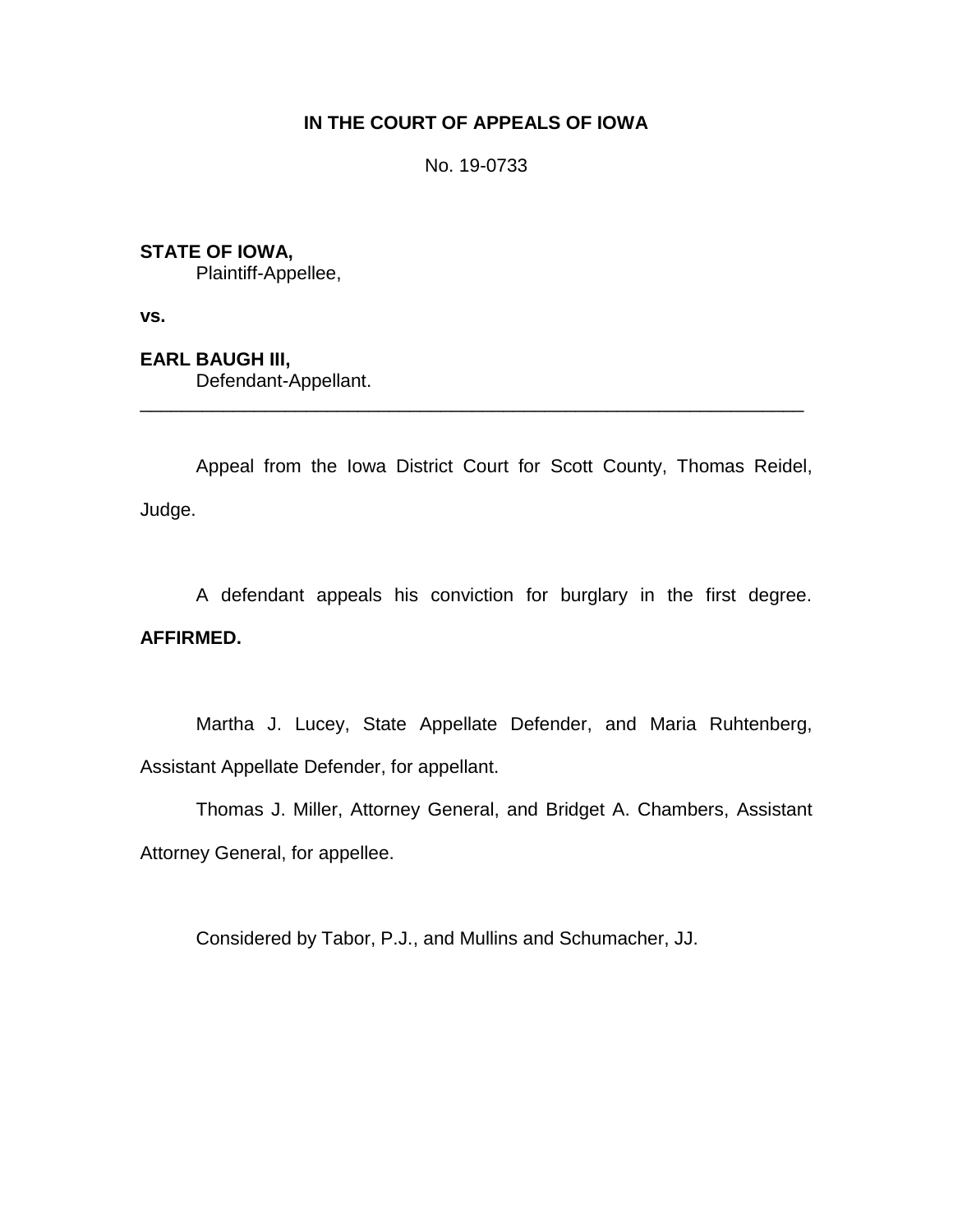### **SCHUMACHER, Judge.**

Earl Baugh III appeals after a jury found him guilty of burglary in the first degree, assault causing bodily injury, and going armed with intent. Baugh argues because the jury returned a general verdict, his conviction should be overturned if there is not sufficient evidence to support any one of the three methods of committing first-degree burglary submitted to the jury. Although we find there is insufficient evidence to show Baugh engaged in a sex act with the victim as the term is statutorily defined, we decline to reverse Baugh's first-degree burglary conviction. Though general verdicts often leave appellate courts to guess which of several theories the jury accepted, this case marks an exception. Because the jury also found Baugh guilty of going armed with intent and assault causing bodily injury, we are able to determine the jury relied on the two alternatives supported by substantial evidence.

#### **I. Background Facts & Proceedings**

Baugh was in an intimate relationship with R.G. that ended in January 2018. On June 24, 2018, at about 3:00 a.m., Baugh came to R.G.'s home and started banging on the windows and doors, first at the front door and then at the back door. The noise awakened R.G. and her three children. R.G. indicated through the window to Baugh that she was not going to let him in and returned to her bed. The pounding continued for a time and then stopped. When the pounding stopped, R.G. got out of bed for a second time and saw Baugh walking into her home, as R.G.'s eleven-year-old son had opened the door. Baugh said he wanted to talk to R.G. She refused and asked him to leave. R.G. perceived that Baugh was drunk.

2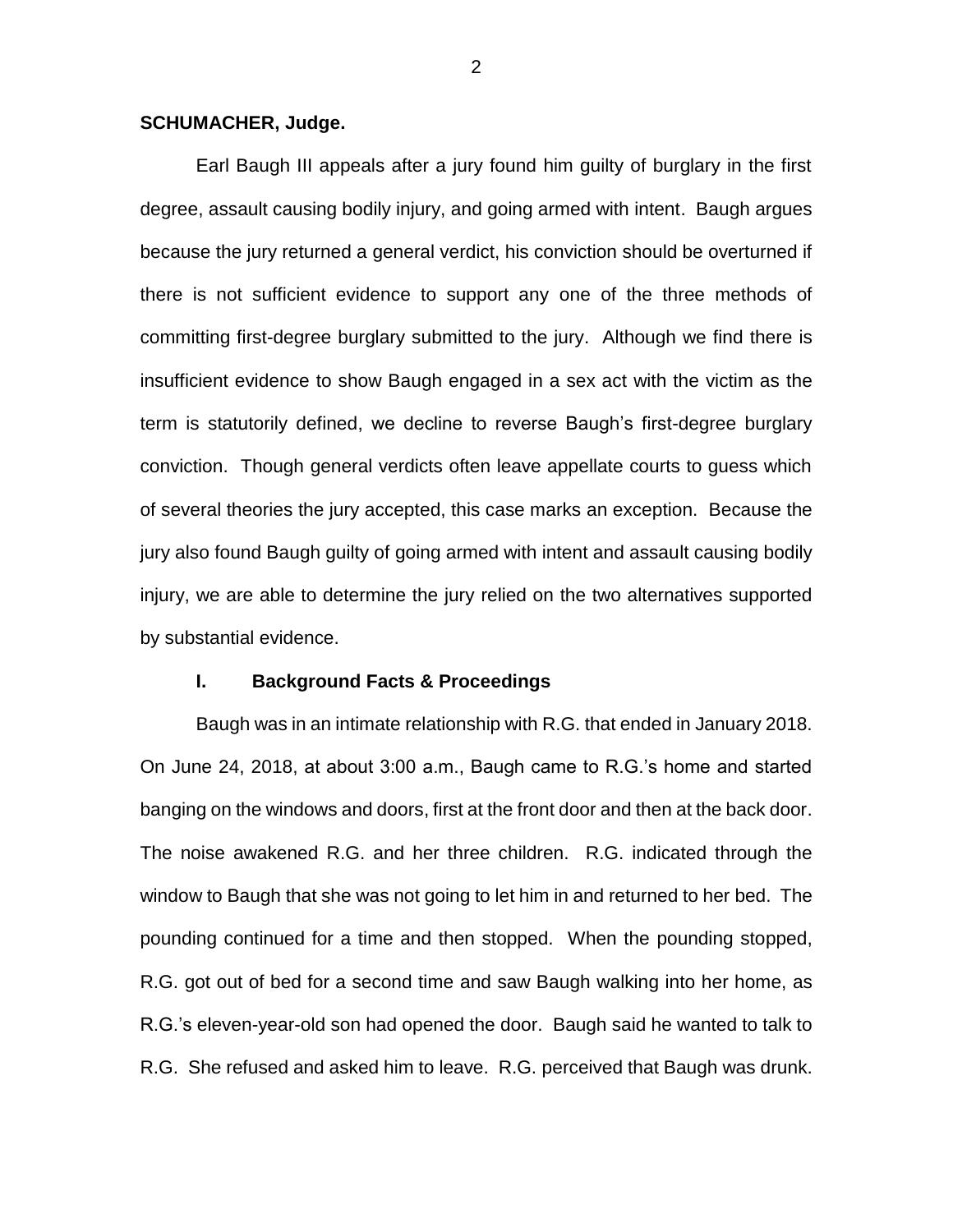When R.G. indicated that she did not want to talk, Baugh's behaviors quickly escalated. Baugh made R.G. go into her daughters' room, where he pushed R.G. onto the bed and slapped her face. R.G. started yelling. Baugh kept hitting R.G. R.G.'s children attempted to intervene and asked Baugh to stop. R.G. tried to hand her cell phone to her son, but Baugh slapped the phone out of her hand.

Baugh took R.G. to her bedroom, where he ordered her to lay down. He ripped off her pants and removed his pants. Baugh held a knife to R.G.'s stomach. He told R.G. that she was going to have sex with him. She stated she felt Baugh's penis on her leg. She put her hand inside her vagina so Baugh could not penetrate her. R.G. stated Baugh eventually gave up and left the home.

R.G. was unable to find her cell phone until the next morning. She and the children went to a birthday party during the day. R.G. called the police at approximately 5:23 p.m. on June 24. An officer took pictures of R.G.'s injuries. She had a cut on her arm and bruises on her body. An officer testified R.G. appeared to have bruises from being restrained.

Baugh was charged with burglary in the first degree, assault with intent to commit sexual abuse, and going armed with intent. At the jury trial, R.G. and two of her children were among the State's witnesses. Baugh testified he did not remember where he was on June 24 but he did not go to R.G.'s house. Baugh's coworkers testified that Baugh was at work on June 24 by 6:00 a.m. They stated he did not smell of alcohol or seem intoxicated.

A jury found Baugh guilty of first-degree burglary, assault resulting in bodily injury, and going armed with intent. The district court concluded the convictions for assault causing bodily injury and going armed with intent merged into the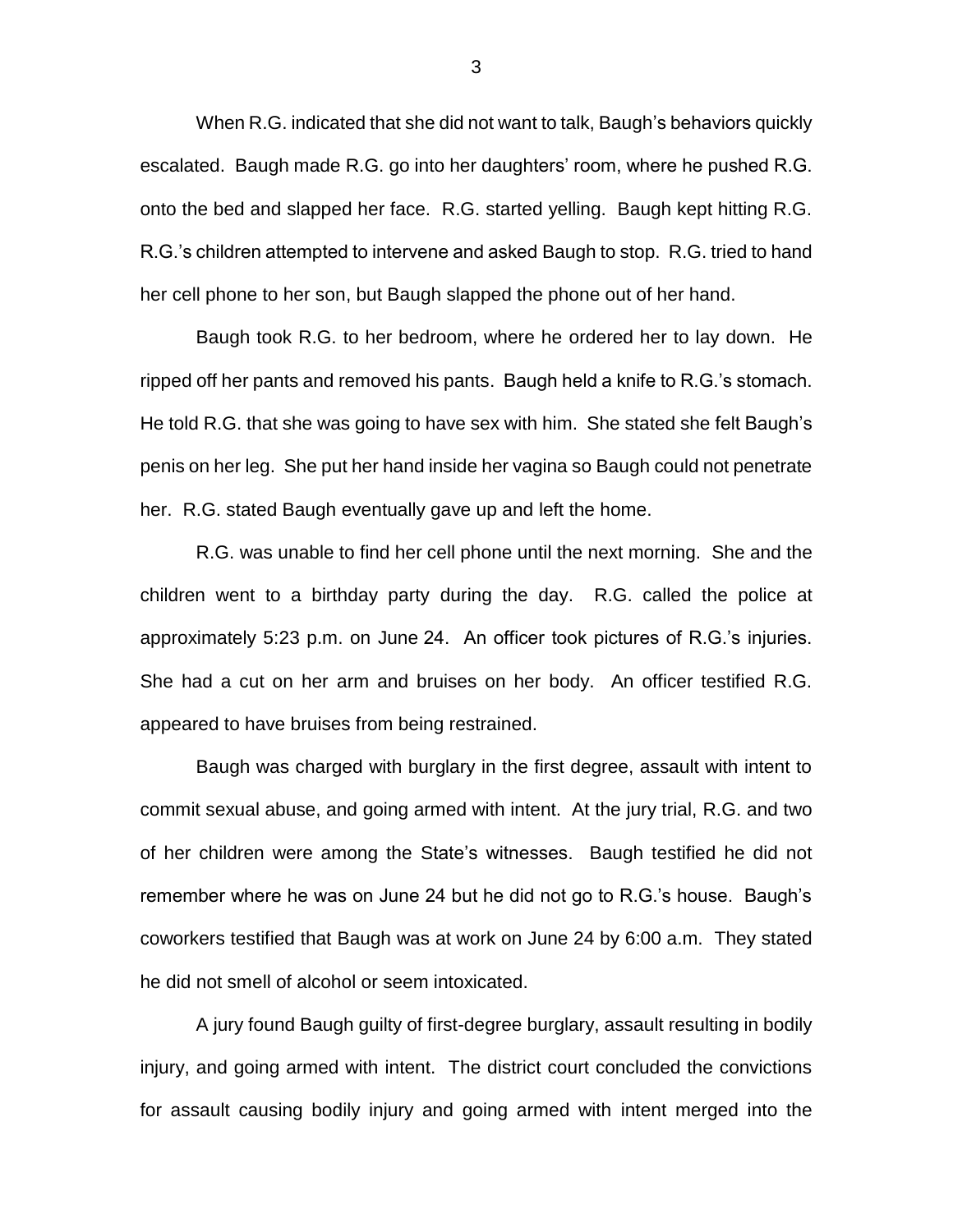conviction for first-degree burglary, in violation of Iowa Code section 713.3 (2018). Baugh was sentenced to a term of imprisonment not to exceed twenty-five years on April 25, 2019. He now appeals.

## **II. Discussion**

Baugh claims there is not sufficient evidence in the record to support his conviction for first-degree burglary. To convict a defendant of burglary in the first degree, the State must prove one of the four circumstances in section 713.3(1) applies.<sup>1</sup> Based on the facts of the case, the jury was instructed the State needed to prove Baugh could have committed burglary under one of the three following methods: (1) "[T]he defendant possessed a dangerous weapon"; (2) "[T]he defendant intentionally or recklessly inflicted bodily injury on R.G."; or (3) "The defendant performed or participated in a sex act with R.G. which would constitute sexual abuse." S*ee* Iowa Code § 713.3(1)(b)–(d).

Baugh states that because the jury returned a general verdict, his conviction should be overturned if there is insufficient evidence to support any one of the three methods of committing first-degree burglary. *See State v. Williams*, 674 N.W.2d 69, 71 (Iowa 2004) ("We have recognized, however, if the instructions allow the jury to consider multiple theories of culpability, only some of which are

<sup>&</sup>lt;sup>1</sup> These four circumstances are as follows:

a. The person has possession of an explosive or incendiary device or material.

b. The person has possession of a dangerous weapon.

c. The person intentionally or recklessly inflicts bodily injury on any person.

d. The person performs or participates in a sex act with any person which would constitute sexual abuse under section 709.1. Iowa Code § 713.3(1).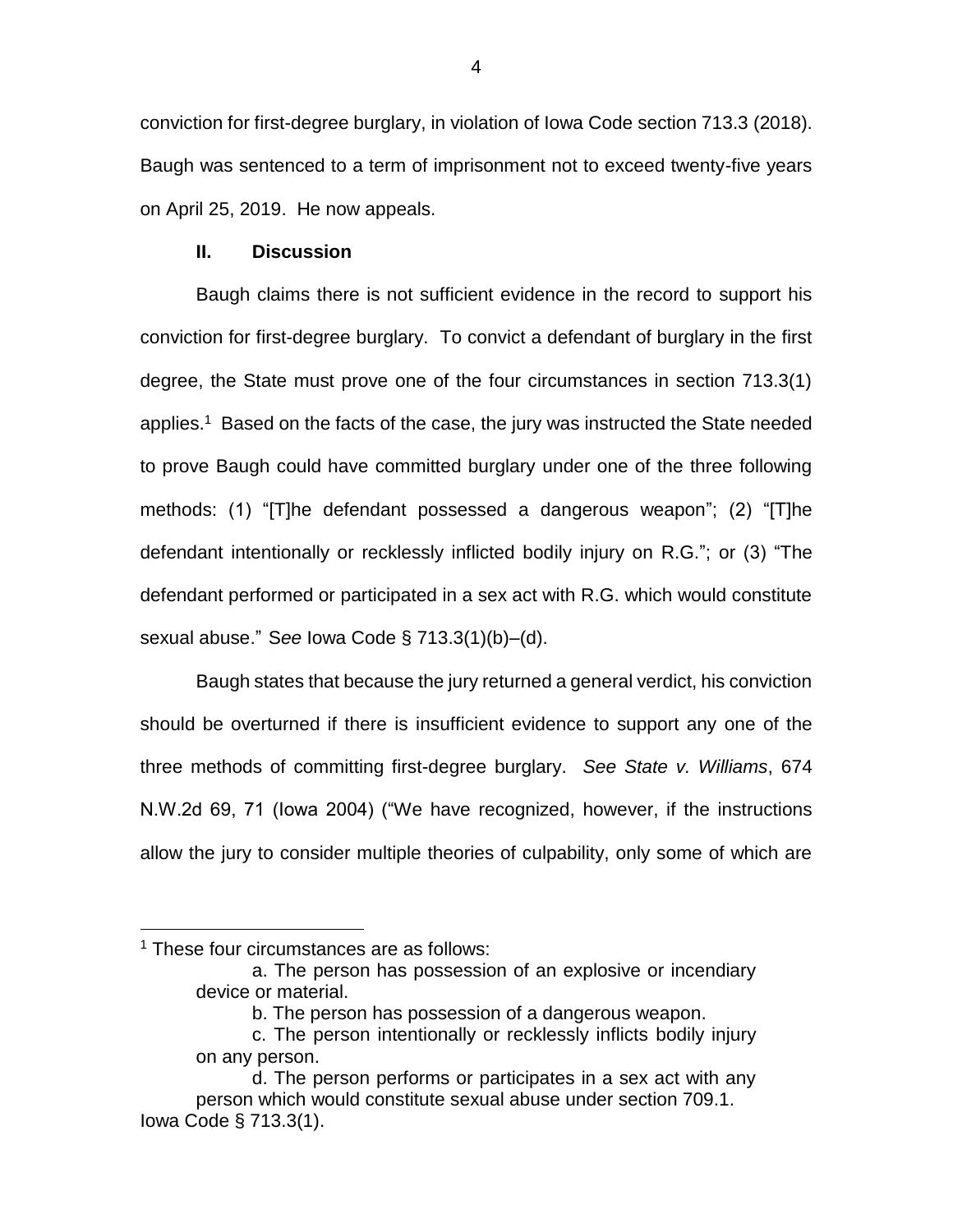supported by the evidence, and a general verdict of guilty is returned, a reversal is

required because 'we have no way of determining which theory the jury accepted.'"

(citation omitted)).

Baugh contends there is not sufficient evidence to show he committed a sex

act, the only alternative he challenges on appeal. "[W]e must determine whether

the evidence was sufficient to sustain guilt under the theory that [he] has elected

to challenge." *Williams*, 674 N.W.2d at 71.

The term "sex act" is defined as any sexual contact between two or more persons, as follows:

1. Penetration of the penis into the vagina or anus.

2. Contact between the mouth and genitalia or by contact between the genitalia of one person and the genitalia or anus of another person.

3. Contact between the finger or hand of one person and the genitalia or anus of another person, except in the course of examination or treatment by a person licensed pursuant to chapter 148, 148C, 151, or 152.

4. Ejaculation onto the person of another.

5. By use of artificial sexual organs or substitutes therefor in contact with the genitalia or anus.

Iowa Code § 702.17. It is not necessary that there be skin-to-skin contact in order

to establish a "sex act." *State v. Pearson*, 514 N.W.2d 452, 455 (Iowa 1994). The

contact "must be *sexual* in nature." *Id.*

R.G. testified Baugh "was basically just trying to make me have sex with

him, and I just kept saying no." She stated, "I had my hand inside of my vagina so

that he couldn't penetrate to actually have sex with me, and he didn't, but he was

trying." In response to a question as to whether she ever felt any part of his body

on her body, R.G. stated, "Yeah, his penis was on my leg, so I had my hand where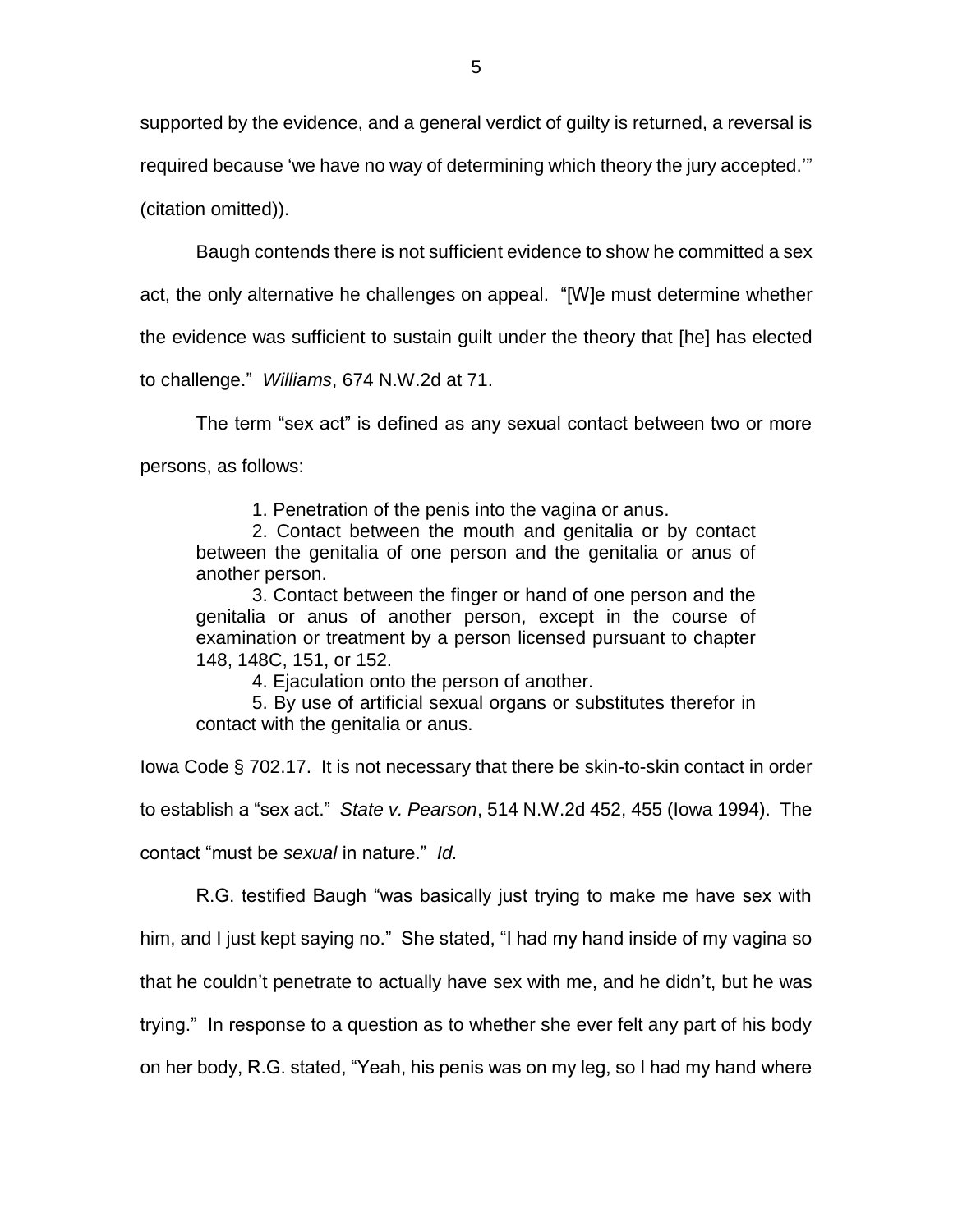I had it." She added, "He finally just gave up. He just—I mean, he tried and tried and tried, and basically like tried to make me, but then he just gave up."

6

We agree with Baugh's argument that the evidence presented during the jury trial was insufficient to show he engaged in a sex act with R.G. The evidence shows only contact between Baugh's genitals and R.G.'s leg, which does not meet the statutory definition of a sex act. *See* Iowa Code § 702.17. Although R.G. was called to testify, no testimony was elicited from her concerning contact that would fit the definition of a sex act contained in Iowa Code section 702.17.

As a matter of common law, Iowa appellate courts have chosen to reverse a general verdict and remand for a new trial if "we have no way of determining which theory the jury accepted." 2 *Tyler*, 873 N.W.2d at 754 (quoting *State v. Hogrefe*, 557 N.W.2d 871, 881 (Iowa 1996)). But only when "circumstances make it impossible for the court to determine whether a verdict rests on a valid legal basis or on an alternative invalid basis," do we assume the verdict is based on the invalid ground. *State v. Lathrop*, 781 N.W.2d 288, 297 (Iowa 2010). In that vein, *State v.* 

<sup>&</sup>lt;sup>2</sup> On general verdicts, our supreme court has historically taken a position contrary to that announced in *Griffin v. United States*, 502 U.S. 46, 60 (1991). *See State v. Tyler*, 873 N.W.2d 741, 754 (Iowa 2016). *Griffin* held that a general verdict need not be set aside merely because one possible ground for conviction was unsupported by sufficient evidence. 502 U.S. at 56. However, in 2019, the Iowa legislature essentially adopted the *Griffin* holding. *See* 2019 Iowa Acts ch. 140, § 32 (codified at Iowa Code § 814.28 (Supp. 2019)). That new law provides:

When the prosecution relies on multiple or alternative theories to prove the commission of a public offense, a jury may return a general verdict. If the jury returns a general verdict, an appellate court shall not set aside or reverse such a verdict on the basis of a defective or insufficient theory if one or more of the theories presented and described in the complaint, information, indictment, or jury instruction is sufficient to sustain the verdict on at least one count.

Iowa Code § 814.28.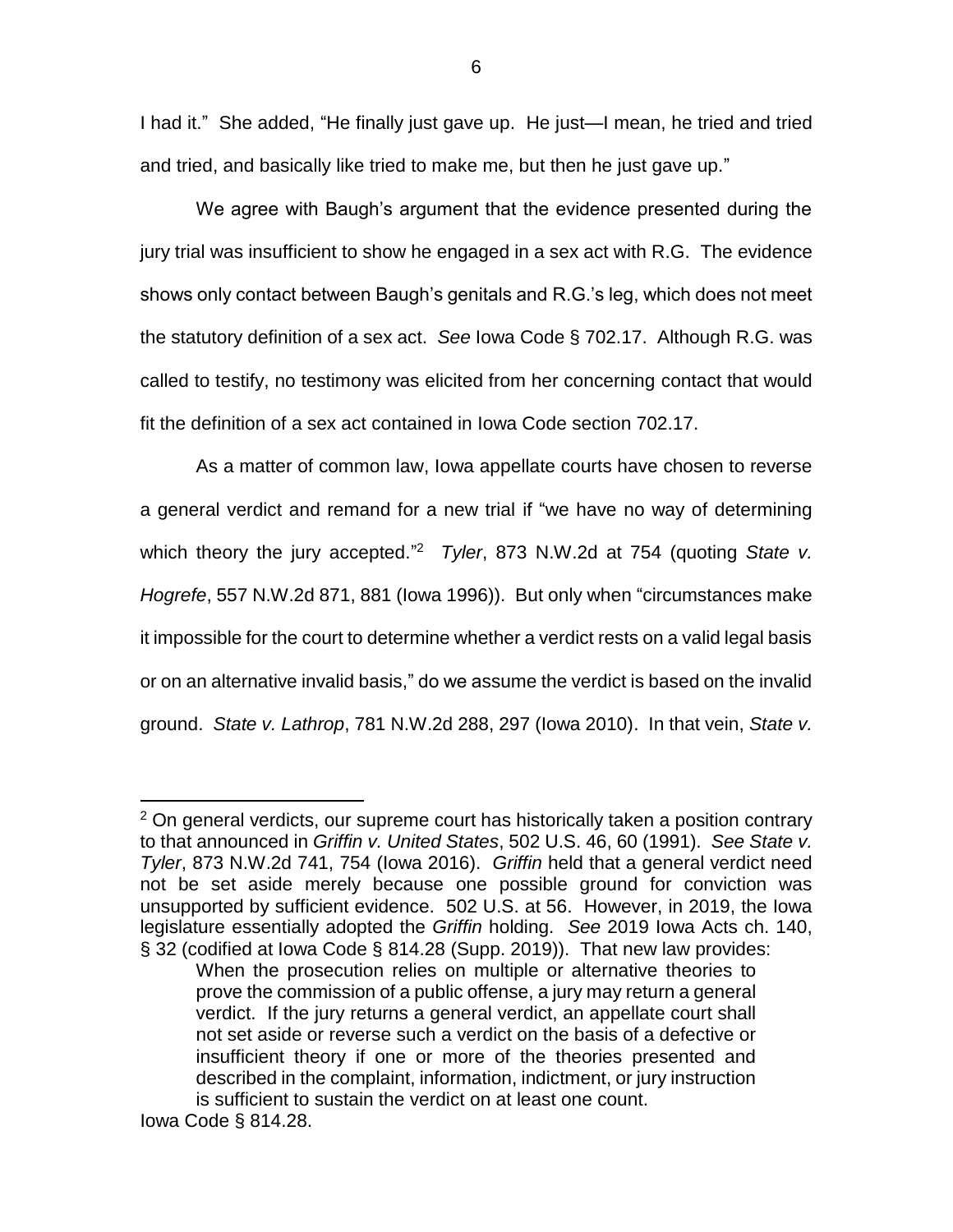*Shorter* recognized that "limited" situations exist when a general verdict may be upheld even if the district court submitted an unsupported theory to the jury. 893 N.W.2d 65, 76 (Iowa 2017) (distinguishing *Smith*, 739 N.W.2d at 294, where the general verdict left the appellate court with no way of knowing whether the jury convicted based on an unsupported joint-criminal-conduct theory). If an appellate court can tell from the context of the entire case that the jury did not rely on the faulty alternative, "retrial is not required." *See id.* (citing *State v. Jackson*, 587 N.W.2d 764, 766 (Iowa 1998) (holding erroneous submission of joint-criminal-conduct instruction did not require reversal because the jury could not have found defendant guilty on anything other than his conduct as a principal or as an aider and abettor)).

Like the resolution in *Shorter*, retrial is not required on Baugh's first-degreeburglary conviction because we can tell the jury relied on the two enhancing elements supported by substantial evidence. From the other two verdicts following Baugh's trial, we know the jury found the State proved beyond a reasonable doubt that during the incident (1) he possessed a dangerous weapon and (2) he inflicted bodily injury on R.G. The first finding flows from the jury's verdict convicting Baugh of going armed with intent, which included the element that he was armed with a dangerous weapon. *See* Iowa Code § 708.8. The second finding flows from the jury's verdict convicting Baugh of assault causing bodily injury.<sup>3</sup> *See id.* § 708.2(2).

<sup>&</sup>lt;sup>3</sup> In the State's closing argument, the prosecutor described the conduct constituting the assault as the same conduct constituting the enhancing element of the burglary and pointed to testimony that R.G. received her injuries when Baugh was "putting his knife to her stomach" and "holding her down." In acquitting Baugh of assault with intent to commit sexual abuse, the jury rejected the prosecutor's argument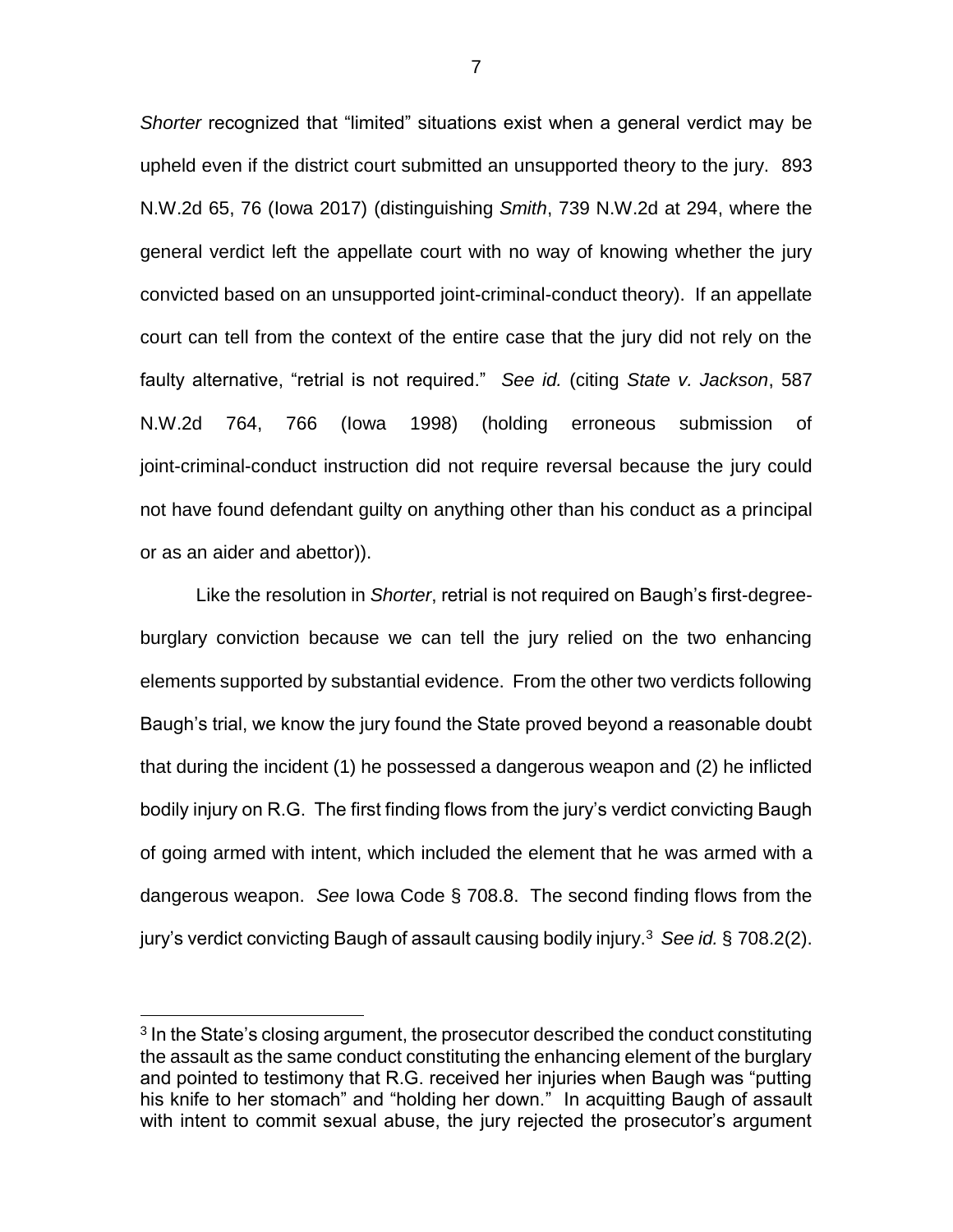In finding Baugh guilty of the lesser-included assault offense, the jury acquitted Baugh of the greater offense of assault with intent to commit sexual abuse. *See id.* § 709.11. The verdicts on these other counts pull back the curtain on the general verdict for first-degree burglary. As a practical matter, these verdicts serve as special interrogatories, verifying that the jurors relied on the alternatives that *were* supported by substantial evidence.

Defense counsel's argument for merger at the sentencing hearing highlights

this point:

My argument is that for burglary in the first degree in this case, element 6 obviously would require that either under subparagraph A, possessed a dangerous weapon; or, under subparagraph B, he inflicted violent injury; or, C, participated or performed a sex act. Obviously, under subparagraph C he was found not guilty of the sex act and was found guilty of the lesser-included, which means that if the jury found him guilty under subparagraph A, I believe it would merge with Count 3 because they did find him guilty of the dangerous weapon. If they found him guilty under burglary first degree because of subparagraph B, inflicting the bodily injury, then I believe Count 2 should merge. Because they found him guilty of both Count 2 and Count 3, I think it's clear that they found under burglary one that both 6A and 6B apply because they clearly found him guilty of both of things.

In response, the prosecutor did not contest Baugh's underlying premise that

the jury rejected the sex-act alternative. Instead, the prosecutor argued: "We don't

know whether they found this to be burglary in the first degree because of the

weapon or because of the injury or a combination of both." In its sentencing order,

the court adopted Baugh's position: "[U]nder the circumstances of this case Counts

2 and 3 both merge with Count 1."

that when Baugh's "penis [was] near the other person's vagina," he was attempting to commit a sex act.